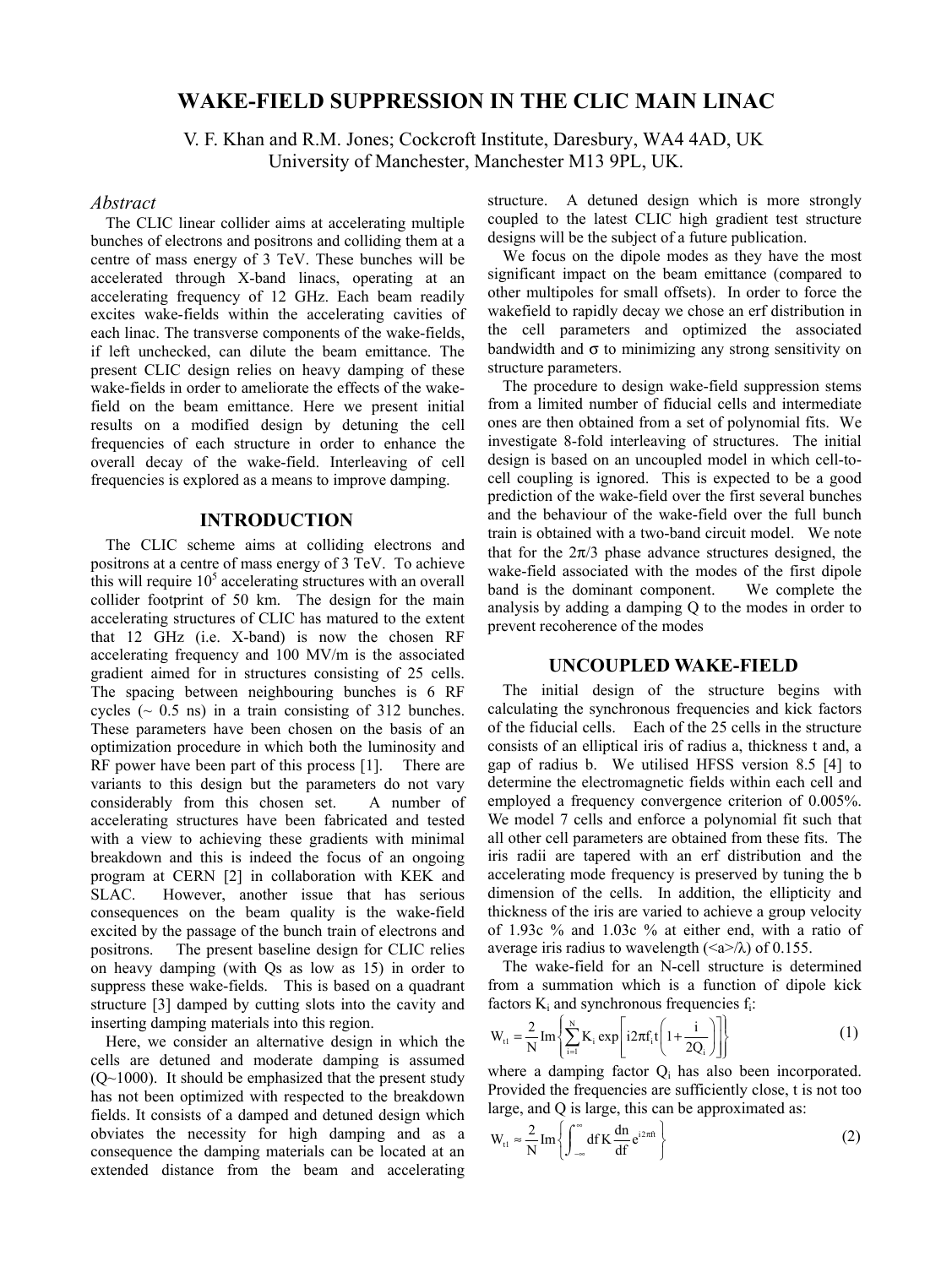This makes it clear that the initial decay of the wake-field is obtained by the Fourier transform of Kdn/df, the kickfactor weighted density function. The maximum excursion in the wake-field is given by the envelope function which is obtained by replacing the Im factor in Eqs. (1) and (2) with the absolute value.

We prescribed a Gaussian distribution:

$$
K\frac{dn}{df} = N\frac{\overline{K}}{\sqrt{2\pi}\sigma}e^{-\frac{(f-f_c)^2}{2\sigma^2}}
$$
 (3)

where  $\overline{K}$  is the average kick factor and  $f_c$  is the centre synchronous frequency. Once the frequencies and kick end points have been specified, those of intermediate cells are obtained from Eq. (3).

Provided the bandwidth is sufficiently large, the effects of truncation can be minimised and the envelope is:

$$
W_{t2} = 2\overline{K} e^{-2(\pi\sigma t)^2}
$$
 (4)

However, in practise there will be a truncation in the Gaussian due to the finite bandwidth Δf:

$$
W_{t3} = 2\overline{K} e^{-2(\pi\sigma t)^2} |\chi[t, \Delta f]|
$$
\n
$$
Re\{\text{erf}\left[(\Delta f - i4\pi\sigma^2 t)/(2\sqrt{2\sigma})\right]\}
$$
\n(5)



Figure 1 Uncoupled normalised and loss-less wake-field of 25 cell and 200 cell structures. The black, blue-dashed and red curves represent Eqs. 1 (Im replaced with abs), 4 and 5 respectively. The Qs are assumed to be infinite.

We optimised the wakefield by minimising the wakefield at the first few trailing bunches and also by ensuring

that the ripples in the wakefield (due to truncation) are kept within tolerable limits. This resulted in the following set of parameters:  $N = 25$  cells,  $\Delta f = 3.6\sigma$  (= 3.36 GHz) and  $\Delta f/f_c = 20\%$ . In this case, the wake-field at the first trailing bunch is 1.64% of the peak value  $(W<sub>max</sub> = 110 V/pC/mm/m)$ . The uncoupled wake-field for 25, 100 and 200 cell structures has been investigated. The wake-field of the latter structure is displayed in Fig. 1 (b). In this case the truncated Gaussian wake-field (given by Eq. (5)) is in good agreement with the modal summation and this is a reflection of the improved sampling. We envisage interleaving frequencies of successive structures to obtain these structures. The wake-field at the first trailing bunch for 8-fold interleaving is 0.43 % and the ripples in the wake-field give rise to  $\sim$  2 % of the peak.

 After the first few bunches a model which takes into account the cell-cell coupling is required.

### **COUPLED WAKE-FIELD**

The modes in the N-cell cavity will be modified according to the cell-to-cell coupling. A finite element or finite difference simulation of the multi-cell structures will be a time and memory intensive operation. To facilitate rapid redesigns in the structure we employ a coupled circuit model of the 2 dipole modes [5]. We proceed with this analysis taking 7 fiducial cells and in the first instance we take a uniform structure subjected to infinite periodic conditions. We then take the 0 and  $\pi$ modes of the HFSS simulations for this structure and enforce a fit to the circuit model equations. The resulting Brillioun diagram for three representative cells is illustrated in Fig. 2. The agreement of the intermediate points with the circuit model serves as an indicator as to the accuracy of the model. The first dipole band is well represented with the circuit model. The second band is not as accurately predicted. Furthermore, the model for the second band is improved as the iris size is reduced.



Figure 2: Dispersion curves of three cells. The points represent simulations and curves represent the circuit model. The red, blue and black represent geometries with  $a$ (mm) = 4.95, 3.95, and 2.15 respectively. The light line is shown dashed.

From these dispersion curves we are able to obtain all the relevant parameters for the 7 fiducial cells in the